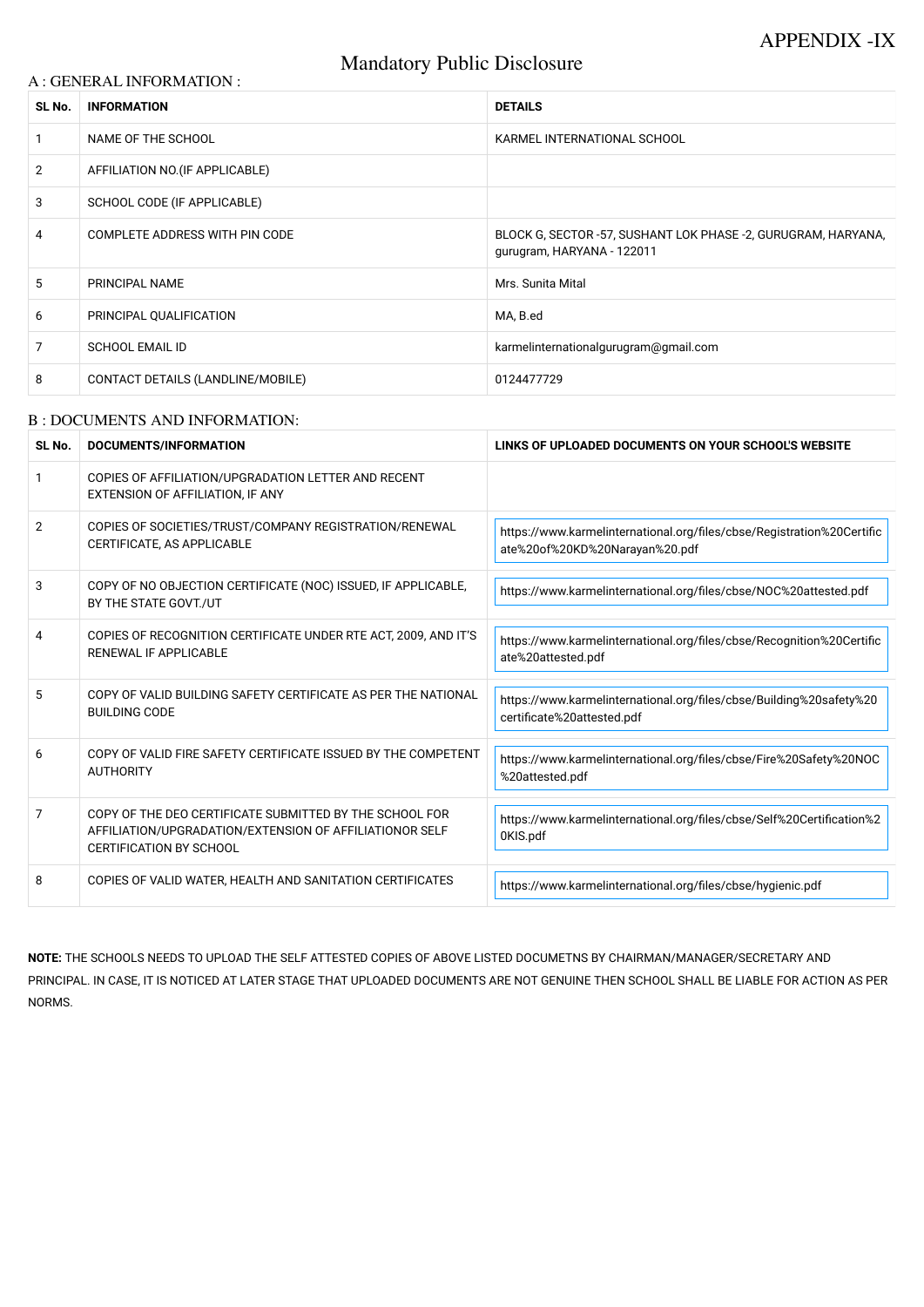## C : RESULT AND ACADEMICS :

| SL No. | DOCUMENTS/INFORMATION                                                   | LINKS OF UPLOADED DOCUMENTS ON YOUR SCHOOL'S WEBSITE                                                |
|--------|-------------------------------------------------------------------------|-----------------------------------------------------------------------------------------------------|
|        | FEE STRUCTURE OF THE SCHOOL                                             | https://www.karmelinternational.org/files/cbse/Fee%20Structure%20KI<br>S%20.pdf                     |
| 2      | ANNUAL ACADEMIC CALENDER                                                | https://www.karmelinternational.org/files/cbse/Annual%20Academic%<br>20Calendar%20KIS%202022-23.pdf |
| 3      | LIST OF SCHOOL MANAGEMENT COMMITTEE (SMC)                               | https://www.karmelinternational.org/files/cbse/Karmel%20SMC%20CB<br>SE.pdf                          |
| 4      | LIST OF PARENTS TEACHERS ASSOCIATION (PTA) MEMBERS                      | https://www.karmelinternational.org/files/cbse/PTA%20KIS.pdf                                        |
| 5      | LAST THREE-YEAR RESULT OF THE BOARD EXAMINATION AS PER<br>APPLICABILITY |                                                                                                     |

## D : STAFF (TEACHING) :

| SL No.         | <b>INFORMATION</b>                         | <b>DETAILS</b>    |
|----------------|--------------------------------------------|-------------------|
|                | <b>PRINCIPAL</b>                           | Mrs. Sunita Mital |
| 2              | TOTAL NO. OF TEACHERS                      | 20                |
|                | <b>PGT</b>                                 | 4                 |
|                | <b>TGT</b>                                 | 6                 |
|                | <b>PRT</b>                                 | 8                 |
| 3              | TEACHERS SECTION RATIO                     | 1:1.5             |
| $\overline{4}$ | DETAILS OF SPECIAL EDUCATOR                |                   |
| 5              | DETAILS OF COUNSELLOR AND WELLNESS TEACHER |                   |

#### RESULT CLASS: X

| -SL<br>No. | <b>YEAR</b> | <b>NO. OF REGISTERED</b><br><b>STUDENTS</b> | NO. OF STUDENTS<br><b>PASSED</b> | <b>PASS PERCENTAGE</b> | <b>REMARKS</b> |
|------------|-------------|---------------------------------------------|----------------------------------|------------------------|----------------|
|            | 2022        |                                             |                                  |                        | <b>NA</b>      |

#### RESULT CLASS: XII

| SL<br>No. | <b>YEAR</b> | <b>NO. OF REGISTERED</b><br><b>STUDENTS</b> | NO. OF STUDENTS<br><b>PASSED</b> | <b>PASS PERCENTAGE</b> | <b>REMARKS</b> |
|-----------|-------------|---------------------------------------------|----------------------------------|------------------------|----------------|
|           | 2022        |                                             |                                  |                        | ΝA             |